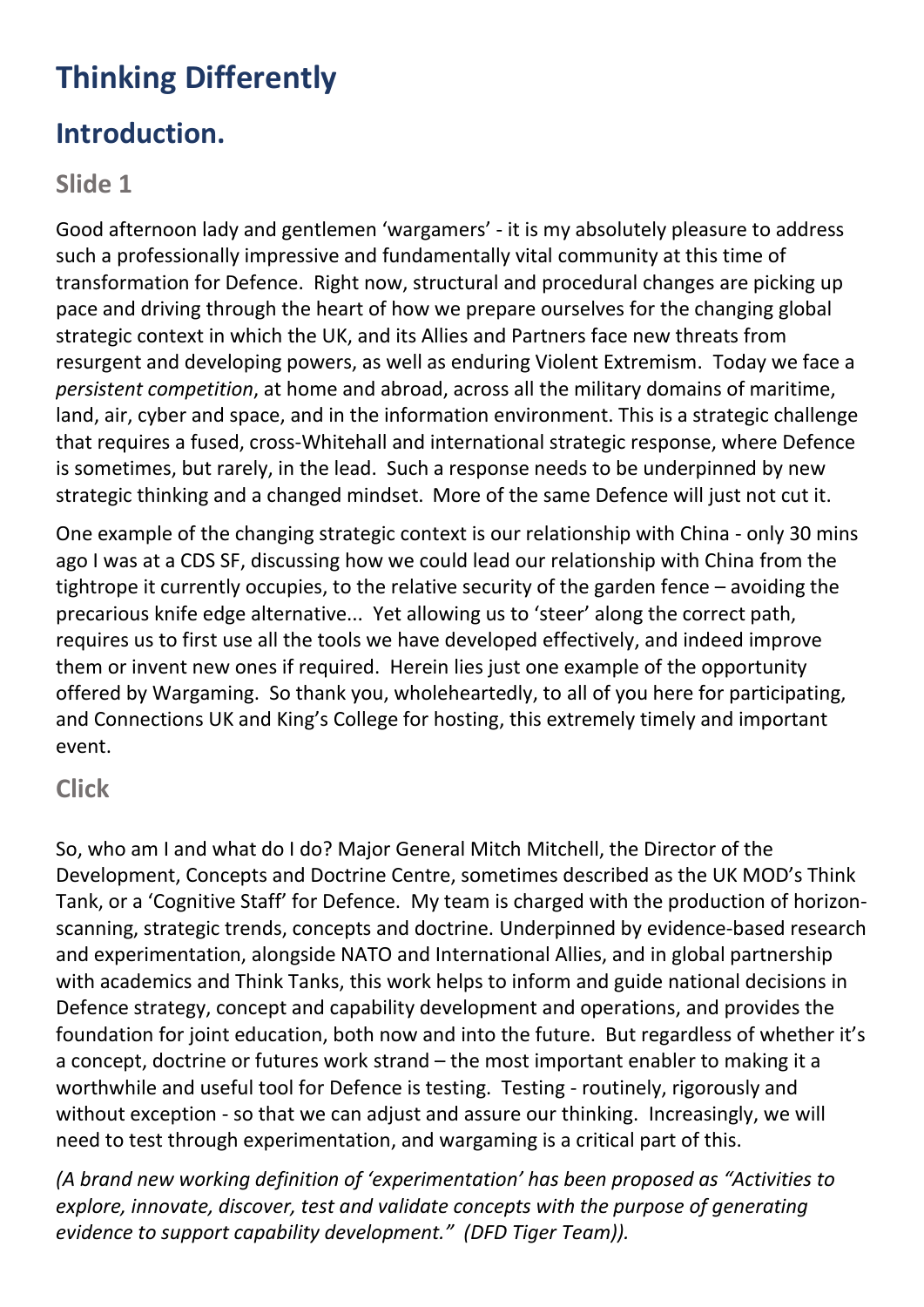### **Click**

A brief example of the logic - our Futures team, in collaboration with its global network, considers how the future might look in 30 years' time and publishes its thoughts and findings through its Strategic Trends Programme. This work is especially useful in the preparation of strategic defence and security reviews and national security strategies and has been the handrail for the drafting of Defence's key future conceptual products; the' CCSI' – Capstone Concept for Strategic Integration. This is essentially the 'up and out' of how defence will operate with other Government departments and Allied nations in the future, in order to gain competitive advantage over new forms of threats, and the 'IOpC 20' – Integrated Operating Concept, essentially how we should use our Armed Forces to maintain competitive advantage across an array of changing domains and environments into the Future. Once approved, this work will begin its crucial journey along the pathway of 'experimentation'. But how do you 'wargame' (or as we call it in Defence, Force Exploration) a concept of operations for the future? Some food for thought.

### **The Threat.**

#### **Click**

So the landscape of conflict has changed.

We are in an era where it is claimed that Facebook advertising can destabilise a Western Democracy. The whistle-blower Chris Wylie gave evidence to Parliament that data misuse by Cambridge Analytica was *cheating the electoral process*, *against the law* and *may have altered the outcome of the US Election.*

We are also in an era of fake news where accusations like this are simply dismissed and even when properly investigated, the findings can merely be ignored.

There is good evidence that Russia was involved is this, to the point where Teresa May, when Prime Minister, accused the Russian government of "deploying its state-run media organisations to plant fake stories and photo-shopped images in an attempt to sow discord in the West and undermine our institutions".

This is, of course, hardly new. Fake news has a long history. The Daily Mail newspaper published a letter four days before the 1924 General Election, purporting to be a directive from Grigory Zinoviev, the head of the Communist International in Moscow, to the Communist Party of Great Britain, ordering it to engage in seditious activities. It said the resumption of diplomatic relations by a Labour government would hasten the radicalisation of the British working class. The letter aided the Conservative Party and produced a Conservative landslide in the election.

We ourselves have even done a little meddling, when we told the US Government that we had discovered that Germany was proposing a military alliance with Mexico in 1917, to attack the USA in the event that the USA entered the First World War against Germany.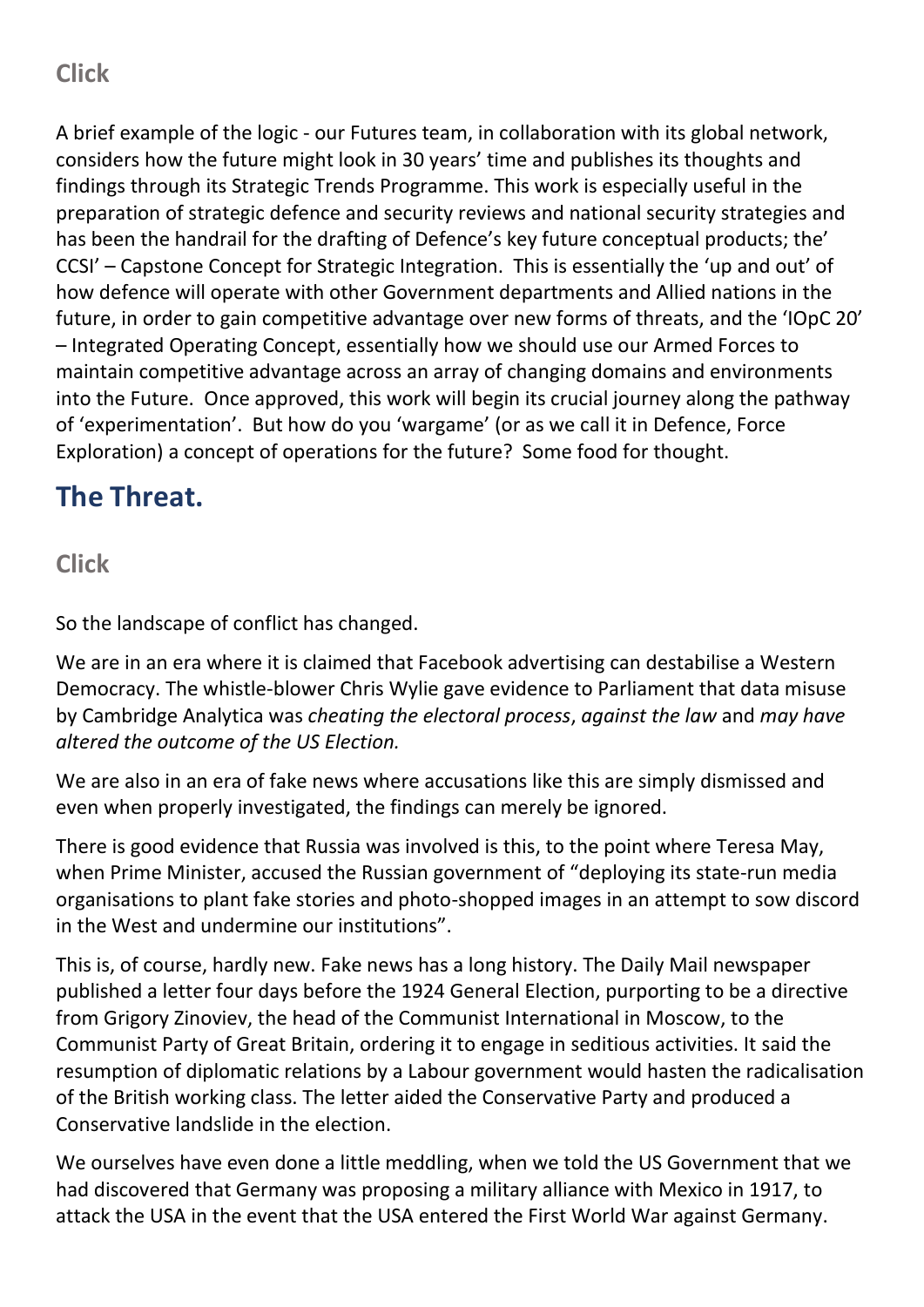This enraged Americans and was instrumental in generating support for the US declaration of war with Germany in April 1917.

The difference with the Zimmerman Telegram, of course, is that we were telling the truth, whereas in the former case, the Zinoviev Letter was completely fabricated by Russian Monarchists seeking to damage relations between Russian and Great Britain.

What has changed today is the access, and reach of such messages; seeking to exacerbate differences and foment extreme views. These messages can now be *specifically targeted to groups and individuals most likely to agree and be influence by them*, and the resulting effectiveness of these messages can be *measured, analysed, refined and improved*.

This has led to some analysts coming to the conclusion that we are now in an era of *information war*. One or two commentators, such as Jahara Matisek of Northwestern University and Ian Bertram of the U.S. Air Command and Staff College, were even moved to write an essay on "*The Death of American Conventional Warfare*".

Personally I think the idea of getting rid of our tanks, ships and aircraft and instead investing in Facebook and Twitter, to be a little premature – but there is no denying that there has been a shift in the dynamic of conflict. I strongly believe that society as a whole needs to be better educated on, and alive to, this changing threat and individuals should understand the role they must play in increasing our resilience to it.

### **Learning from the Past.**

Someone once said to me that the entire purpose of education was to try to prevent you from making the failures of the past, and giving you the tools to find new ways to succeed in the future.

One thing we can be sure of is that we will still need conventional military forces, but those forces will need to act and react in different ways to those they have used in the past. We still need to hold on to the hard won skills acquired over the past decades of conflict, from the resounding success of the Bosnia Intervention, through less successful interventions more recently.

We must have conventional training, but we need to be clear that in order to improve at something, *we need to practice*. We have problems with our procurement systems and this can lead to us buying expensive training systems based on questionable evidence. In short, we have bought shiny toys because we lack technical expertise to understand the real costeffectiveness of these systems. *They may be good, but they are definitely very expensive*.

#### **Click**

Expensive training systems mean we can't really practice, because we don't have enough of them to allow our people the time and access to be able to use them a sufficient number of times to qualify as practice.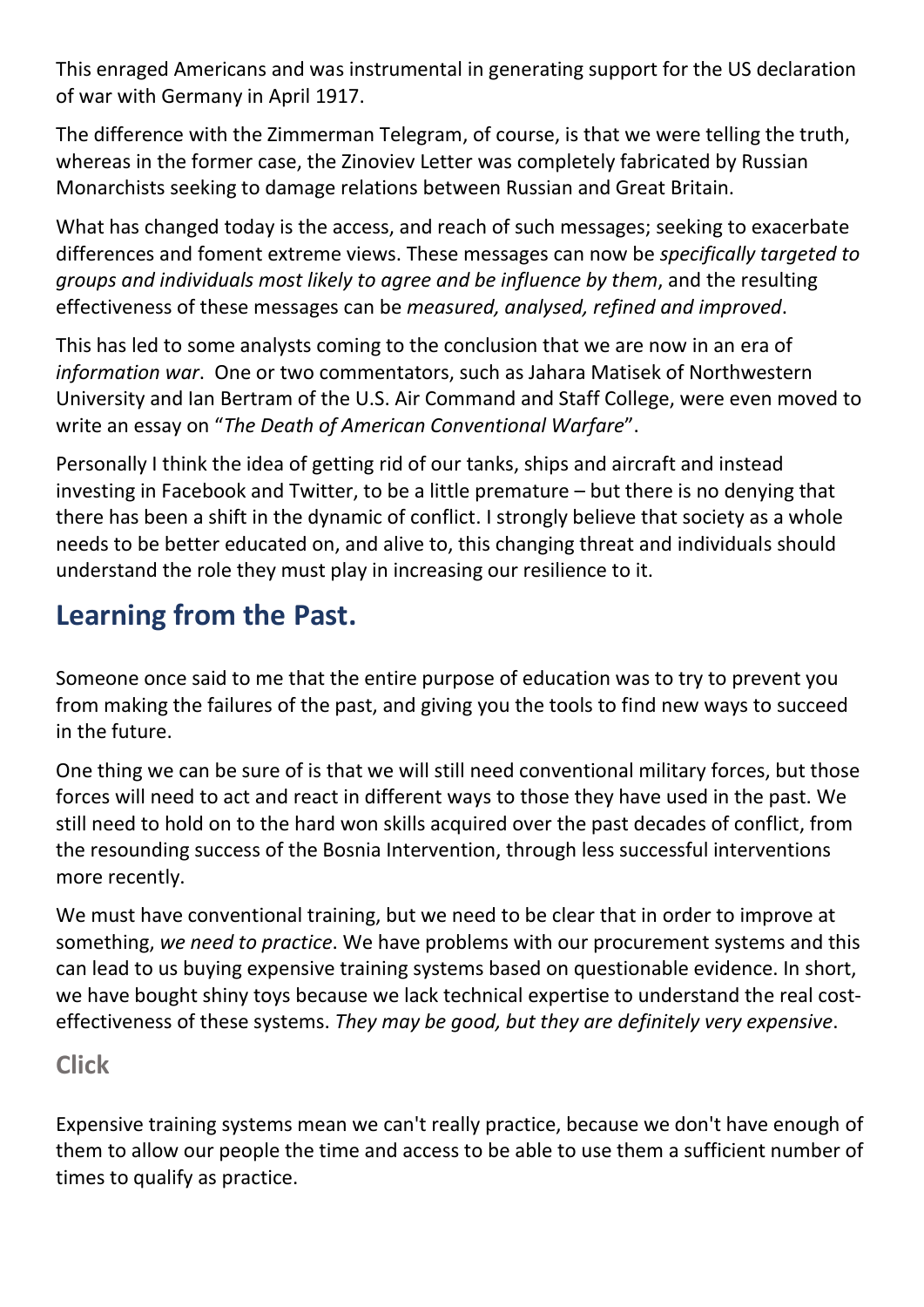Back in 1896, Captain Percy Scott was in command of HMS Sylla in the Mediterranean Fleet. This was a time when Royal Navy Captains often spent a significant proportion of their own pay *on paint* - because the way to get ahead in the Navy was *to have a beautiful looking ship*. Percy Scott thought differently. He was interested in *gunnery*.

He noticed that as the ship pitched up and down, the ships guns could not keep themselves trained on the target, so most of the shots came nowhere near the target. He decided that he wanted to train his gunners to be able to elevate and depress the guns fast enough to keep them pointed at the enemy, so he invented the "Dotter".

This was a simple device, knocked up in the ship's workshop, that made a target move up and down powered by a mechanical crank, imitating the movement of the ship. In the barrel of the gun was a spring loaded paintbrush that, when the gun was fired, sprang out and made a dot on the target. The genius of the system was the mechanical delay that could be set according to the range and time of flight of the shell, so the gunner needed to correctly "lead" the target.

He insisted that the gun crew practice with the Dotter frequently, until he found those with an aptitude for targeting and constantly worked them to improve their performance. The following year at the Royal Navy Gunnery Competition, the average number of hits in the rest of the Navy was only 28% on target, *whereas HMS Sylla got 80% hits on target*.

*We don't need expensive and shiny training systems – we need effective ones, targeted at the tasks that give us what we most need - and we need to practice with them regularly.*

Now that example was based on trying to sustain and improve our existing performance. But, as I have outlined, we live in a different world, and we need to spend a more of our time practicing *thinking*, *and thinking differently*.

#### **Click**

The Iraq Inquiry, headed by Sir John Chilcott, highlighted a number of areas where decision making was fundamentally flawed in the prosecution of the war in Iraq. This was really the start of the realisation that the world had changed and we needed to do things in a different way, not only because "more of the same" was ineffective, but also because we simply cannot afford the cost in lives and money with our old ways of working.

## **Learning to Think Differently.**

Traditional solutions are no longer enough. We need to innovate and adapt and MOD is taking this seriously. The introduction of a new model called Defence Force Development, which aims to deliver forces and capabilities that are fit for purpose, resilient and sustainable to meet both current and FUTURE challenges requires both the traditional structures, and the people in Defence, to be more agile and forward looking. Our approach is changing to direct forward thinking, exploration and experimentation, support strategy and shape the trajectory of force design and procurement. To enable innovation and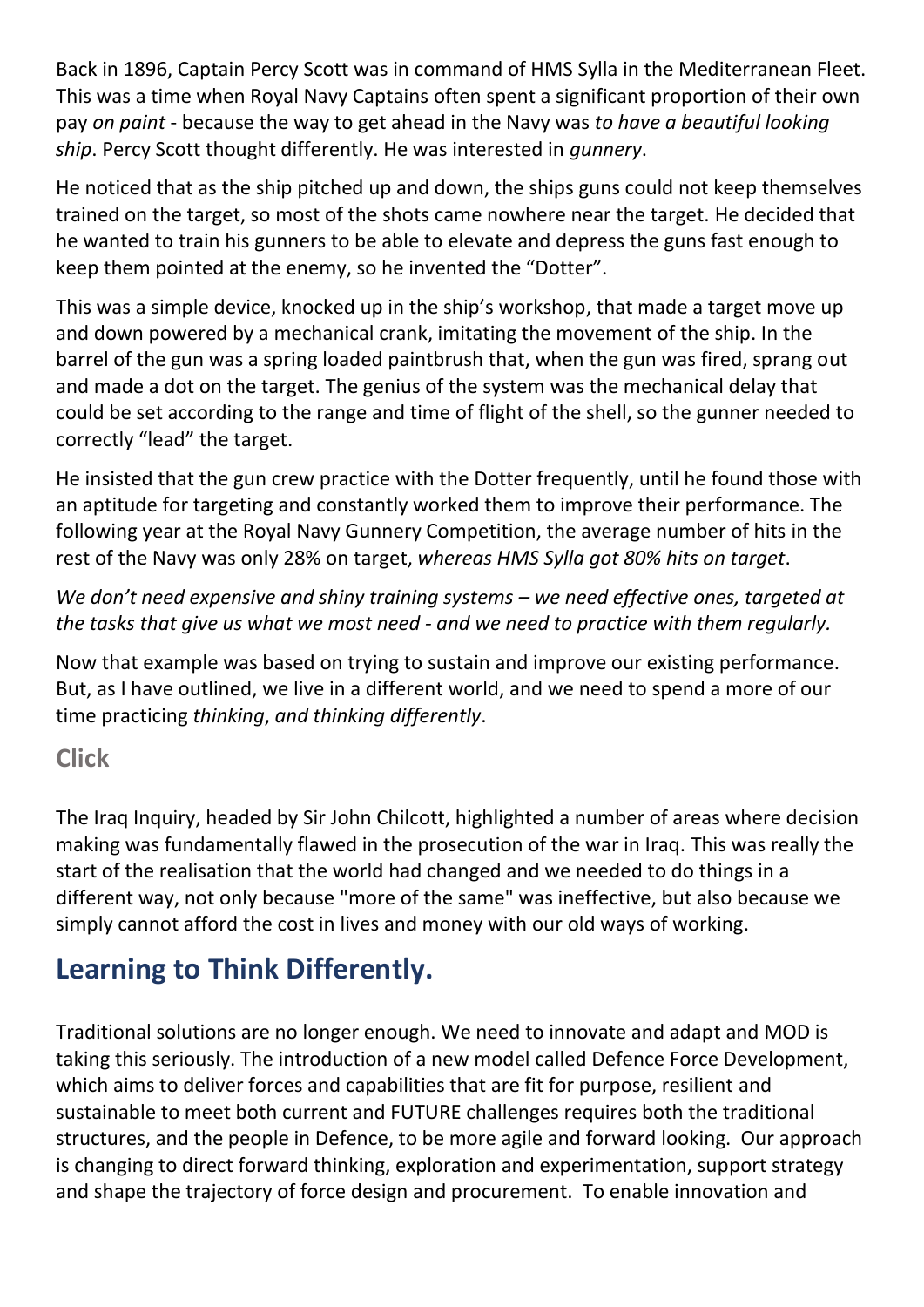adaptation – we need Wargaming. And finally, Wargaming has been given the place it has long deserved in this new DFD Model.

**Click**

## **Wargaming.**

Now, I'm not going to talk about the value of Wargaming. I am here at one of the worldleading professional wargaming conferences, so I don't need to lecture you on the importance of Prussian Kriegsspiel, Admiral Rozhestvensky's failure to follow up the correct prediction of the attack on Port Arthur, the innovations of the US Naval War college between World War One and Two, the German Army Class of 1927, the stunning success of the Western Approaches Tactical Unit, the contribution to the Anaconda strategy in Afghanistan, Deputy Defence Secretary Bob Work's famous Memo, and the on-going planned force testing and futures gaming run at DCDC.

I know Wargaming is important. You all know Wargaming is important. And the Vice Chief of the Defence Staff has recently sent a very clear signal that he also thinks that Wargaming is important. This in itself is extremely IMPORTANT! Appointing himself the Champion of a new 'Wargaming Experimental pathway' as part of the DFD model described earlier, VCDS is personally taking responsibility for its success. Because as we know, Wargaming offers a unique way of allowing people to think about a problem, gain insights and ultimately understand the problem. From there we can start to feel our way to possible solutions.

I want to talk about some particular aspects to wargaming: *practicing decision making, technology, and thinking differently*.

Practice is good – *and Wargaming is cheap* - but *we need to practice often*. Think back to the picture of Percy Scott's Dotter and the rows of seamen lined up to practice. *Wargaming cannot be a quirky novelty* – it needs to be something that happens regularly, and regularly to the extent that those involved feel compelled to try new and radical alternatives, simply because they have tried everything else they could possibly do.

#### **Click**

Not just a single, headline event, hijacked by vested interests and senior officers' particular agendas. We need an "n" to be larger than one.

*Because it is the new and radical that we need*.

The inductive logic that comes from repeated wargaming with an *active opposition*.

The realisation that we are starting to understand what we don't know.

The step beyond thinking what we need to win the immediate fight.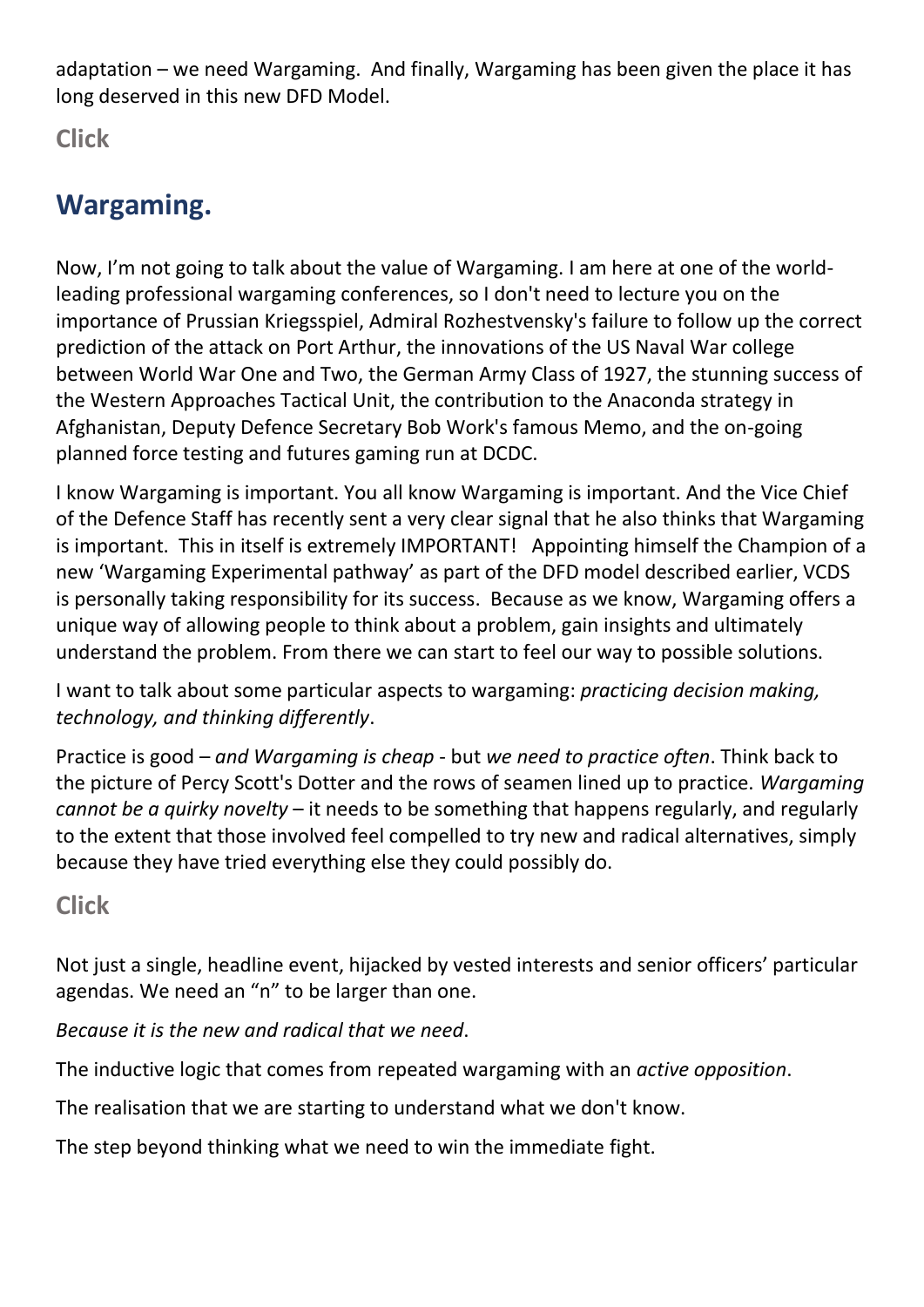## **Hybrid Warfare.**

**Click**

Let us talk for a moment about Hybrid Warfare. What is it?

At a recent NATO conference none of the 28 participant nations could agree on a definition. //None// *It may be argued that we literally don't know what we are talking about.* However, whilst we may not have an undisputed definition across NATO, there is an increasing awareness across society of what it entails.

Events such as the Novichok incident in Salisbury epitomise the issue of the inherent challenge faced by Hybrid Threats – which is that many adversaries now calculate their actions to do us harm in a manner that avoids provoking an armed response. We must raise the cost of this behaviour by using our full range of capabilities.

The Government has quite rightly invested much into the strategic analysis of this new challenge in the changing character of conflict, and the Operating Concepts described earlier outline new ways in which both the MOD and Government as a whole, should respond.

Our proposed response is centred around the 'Central Idea' of the CCSI - which is to establish and maintain 'Advantage'. Advantage in this context is achieved by driving the conditions and tempo of strategic activity, rather than responding to the actions of others, whilst being adaptable and agile enough to respond and regain the initiative if and when circumstances dictate – by setting our adversaries more dilemmas than they give to us.

You can see the inherent linkages here with the agility being strived for through DFD. Change is being driven at every level. But as this audience well knows, and I will reiterate again, a concept is only as good as the vigorous testing it is put through first.

### **Experimentation**

### **Click**

The Experimentation Pathway personally sponsored by VCDS mentioned earlier is an enormous opportunity for the defence community.

VCDS himself he has ordered wargaming be a sub-set of 'Experimentation,' directed and cohered through the DFD process - making it a formal and essential part of MOD Force Development processes, rather than the largely ad-hoc battle rhythm it currently holds.

It will be given a formal name, akin to the US 'Bold Quest Experimental Programme' and the principal DFD 'experimentation' TTX workshop is planned for later this very month. (24/25 Sep).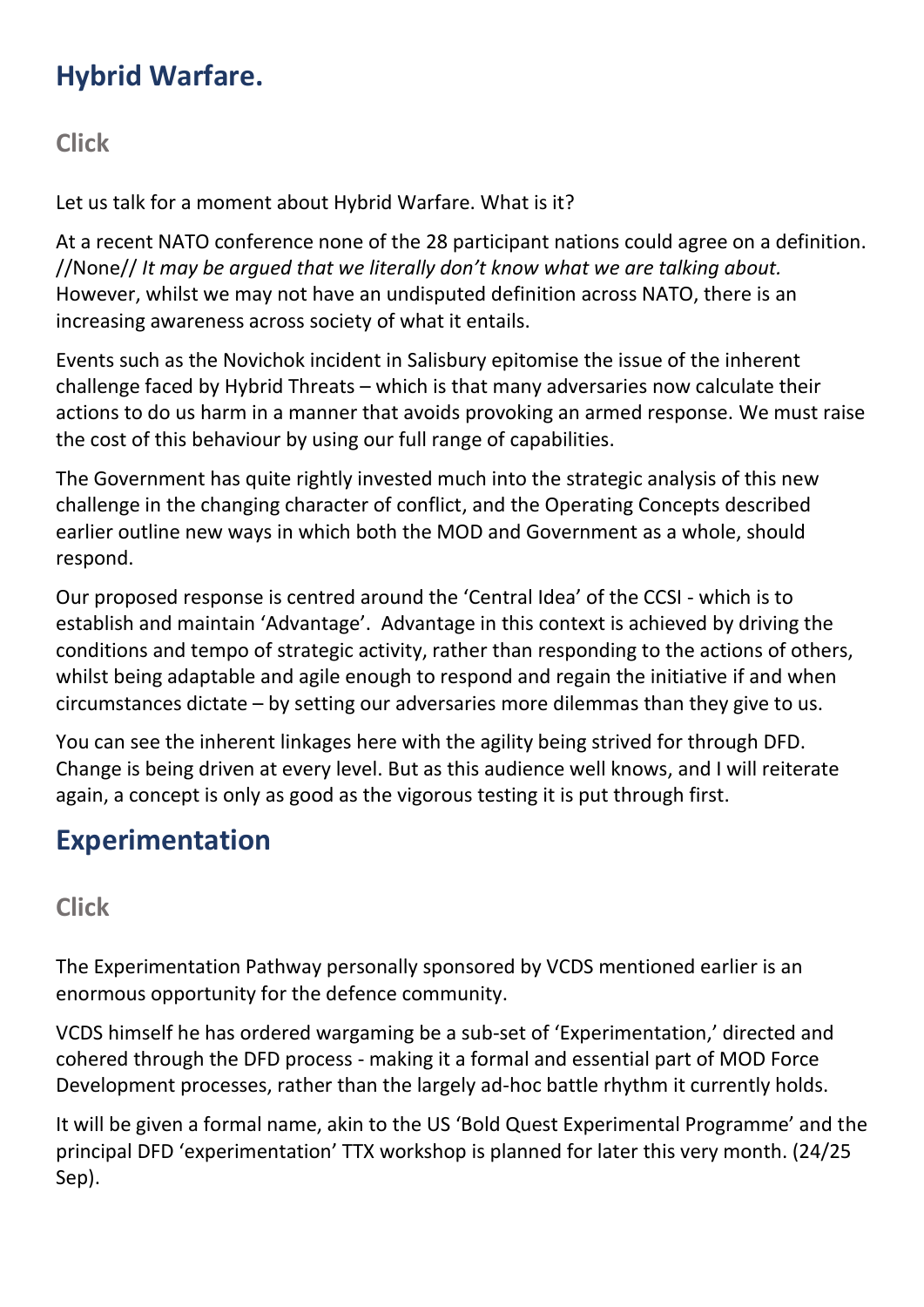This isn't an idea for the future, this is an open door for this community that VCDS is actively driving and we should be excited by this new direction. So how will we wargame future challenges such as 'Sub Threshold' activity?

## **The Siren Song of Technology.**

### **Click**

Many believe that computers alone have the answer. If we can just invest more into ever increasingly sophisticated models we can model the problem and work out a solution.

I'm afraid that I have a problem with that. *You can only do things with a computer that have been programmed in the computer*. This means that we may well be able to do well, when face with problems that we know and understand, but it is the "Unknown Unknowns" that are going to trip us up.

Now some of you might be immediately thinking of that knee-jerk panacea to computer problems, artificial intelligence, and machine learning…

AI is being touted as the answer to almost everything, and in many cases it is an incredibly powerful tool. When faced with models of conflict from Chess, through Go to Dota 2 and, most recently, Starcraft; AI has been able to defeat the best in the world. However, these models of conflict tend to be limited and two-sided, so come nowhere near the complexities of the real world. And in the more recent cases, human players, with a little practice have learned to adapt and defeat the AI.

This is a rather amusing picture to convey the limitations of AI. The self-driving car which can't get out of a circle of white chalk.

#### **Click**

Of course, you can say the AI can then learn and adapt from these defeats – which is of course true*. It just needs to play against every human on the planet*. And again on a Friday evening, and try them again on a Monday morning before their first cup of coffee, because I don't know about you, but those two are very different people.

However, please don't misunderstand me.

Taking a shot at AI in this setting is easy to do, but is intellectually lazy and I won't have it. We need to be very careful because there could be a divide between "manual wargaming" and "computer wargaming".

Be quite clear – there is only *useful Wargaming*.

The sort of alternate thinking Wargaming I am talking about is mostly *qualitative* in nature, at least in the beginning. It relies on the multiple-sided fuzzy characteristics of Social Science, rather than the single-shot kill probabilities of hard science.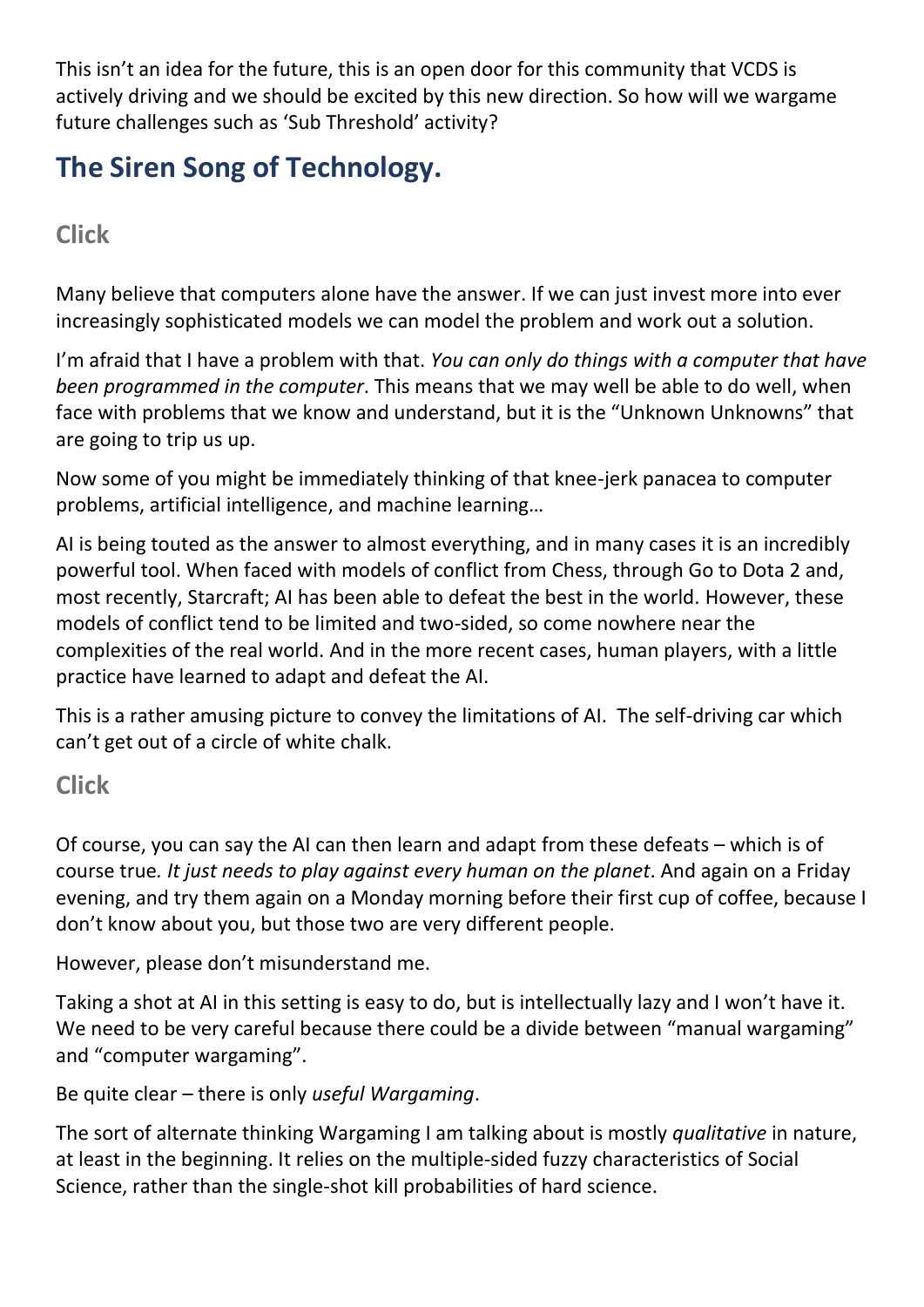The insights gained will still need to be turned into things with numbers that can be measured and compared with alternatives. For that we need computer support, because in today's world of Defence budgeting, quite rightly, nobody in Government is going to give you any money unless you can back it up with some quantitative evidence. Indeed, this is a Chilcot lesson

Deriving gleeful satisfaction about AI failures creates the sort of complacency about yesterday's methods that will doom wargaming to a niche, only useful with small groups of like-minded people.

We need computer support to allow true wargaming to be run distributed from different locations, with larger numbers – so if you aren't experimenting with things as simple as Skype, or more complex like Roll 20 - shame on you.

We need AI powered Natural Language Processing in data capture and analysis, reducing the observer's implicit biases. We need AI powered Communication Analytics to solve Tom Shelling's problem and determine where effective communication is taking place, where the messaging is misunderstood, and why. We want to be able to add more rigour to the qualitative analytical process – adding the sort of analysis that Facebook and Google does to real world Defence problems.

Manual wargaming alone will not be accessible enough.

Computer simulation alone lacks the radical imagination we needed to succeed. Wargaming, like the Future Force, needs a new, different view of the Human-Machine link.

### **A Look to the Future.**

So - what needs to be done?

#### **Click**

*You need to embrace technology*, to make *better* Wargames. Wargames that are easily accessible, operate at a distance, consistently, measurably, repeatedly.

*You need to keep the faith*, keep plugging away, building a better mousetrap and well as trying to imagine alternatives that nobody has dared dream of in the past. MOD now realises the importance of your work so now is the time to show what you can do.

As I look out at you, I see a lot of old, greying, white faces (the same as looking in the mirror!). You are the past and we need the future. You have vast knowledge, and we need to exploit that knowledge – *but, by definition it isn't going to be enough*.

If we are to learn to think differently, *we need diversity*. *We need young people with fresh and open minds*. We need *women*. We need people from *different cultures and backgrounds*. Working *together* to *dare to think differently* and shape a better future against today's threats. I personally value this HUGELY. An example is the thriving intern programme at DCDC in which young, bright graduates work alongside my desk officers over